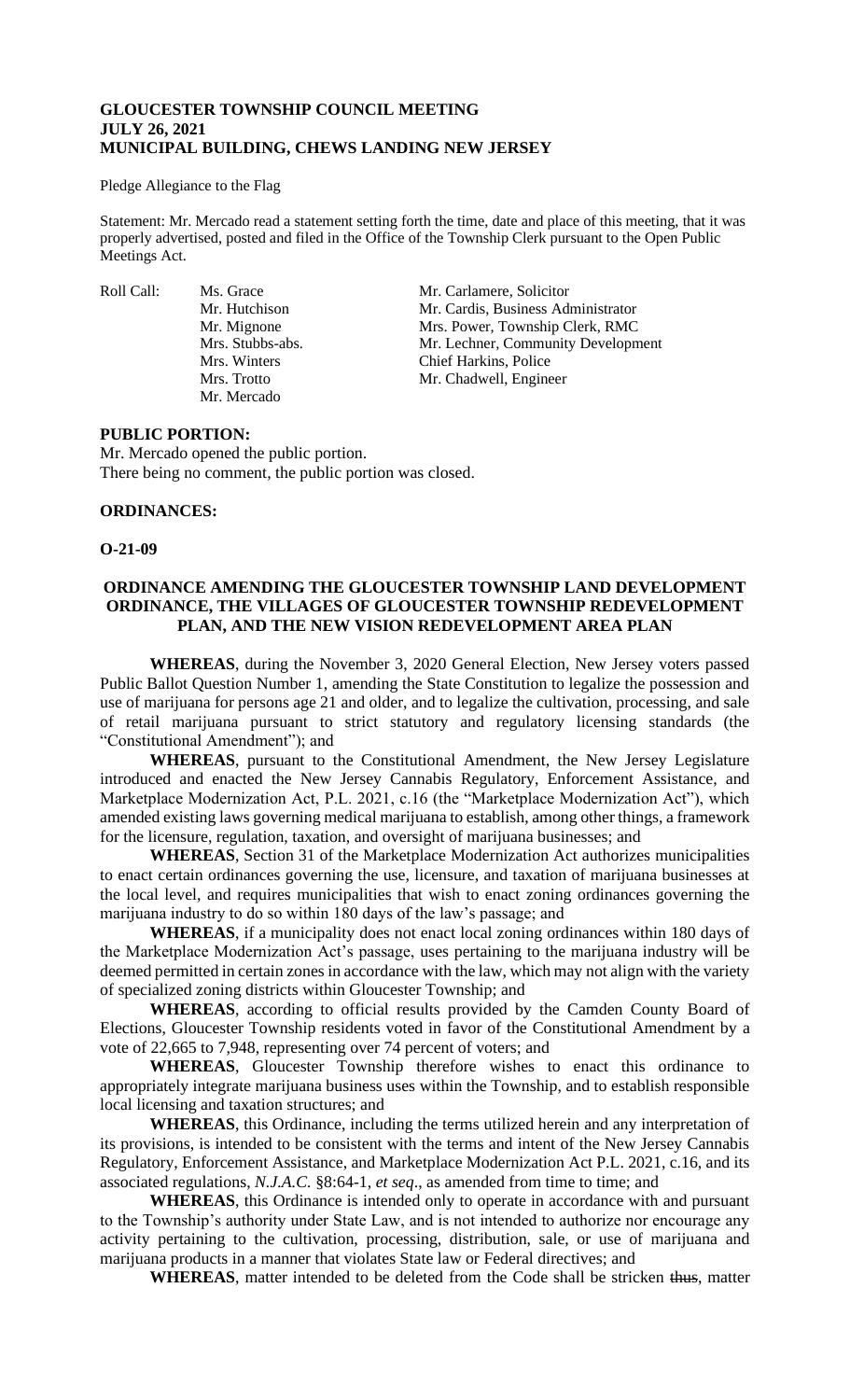intended to be added as a new section of the Code shall be identified as a "(New Section)," and new matter inserted into existing text of the Code shall be italicized *thus*; and **SECTION I – ZONING**

**WHEREAS**, the Township of Gloucester, in consultation with the Township Department of Community Development and Planning, and upon the recommendation of the Township Planning Board, desires to incorporate uses specific to the marijuana industry into certain zoning districts as outlined herein, in a manner which is consistent with the intent of existing Zoning Districts and the Township Master Plan; and

**NOW THEREFORE**, the Gloucester Township Land Development Ordinance shall be hereby amended as follows:

# **A. Marijuana Retail Dispensaries**

1. Conditionally Permitted Use in the Highway Commercial Zone. Article IV, §416 of the Gloucester Township Land Development Ordinance (Highway Commercial) shall be amended to add the following language:

# (New Section)

§416(D)(9). Marijuana Dispensaries operating under a Class 5 New Jersey State Marketplace, Conditional, or Microbusiness License are conditionally permitted, so long as all of the following criteria are met.

- a. No closer than 2,000 feet to a lot containing any other retail dispensary facility, as measured by the radius from the facility's main entrance.
- b. No closer than 1,000 feet to any public or private school serving grades K-12, daycare facility, or public park, as measured by the radius from the facility's main entrance.
- c. Dispensaries may utilize a drive-through window, so long as:
	- i. The drive-through window is not the sole method of conducting retail sales;
	- ii. Drive-through windows shall be utilized for appointment-based pickups only; and
	- iii. The site provides for a queuing capacity of at least five (5) vehicles.
- d. No closer than 500 feet to any lot containing a single, double, or multifamily residential use, as measured by the radius from the facility's main entrance.
- e. The facility may be open to customers from 8:00am through 10:00pm.
- f. Parking requirements shall be in accordance with Article V, §510 of the Gloucester Township Land Development Ordinance.
- g. Consumption Area Endorsements are prohibited.
- 2. Conditionally Permitted Use in the Commercial Residential Zone. Article IV, §414 of the Gloucester Township Land Development Ordinance (Commercial Residential) shall be amended to add the following language:

# (New Section)

§414(D)(6). Marijuana Dispensaries operating under a Class 5 New Jersey State Marketplace, Conditional, or Microbusiness License are conditionally permitted, so long as all of the following criteria are met.

- a. No closer than 2,000 feet to a lot containing any other retail dispensary facility, as measured by the radius from the facility's main entrance.
- b. No closer than 1,000 feet to any public or private school serving grades K-12, daycare facility, or public park, as measured by the radius from the facility's main entrance.
- c. Dispensaries shall not utilize a drive-through window.
- d. No closer than 500 feet to any lot containing a single, double, or multi-family residential use, as measured by the radius from the facility's main entrance.
- e. The facility may be open to customers from 8:00am through 10:00pm.
- f. Parking requirements shall be in accordance with Article V, §510 of the Gloucester Township Land Development Ordinance.
- g. Consumption Area Endorsements are prohibited.
- 3. Conditionally Permitted Use in the Neighborhood Commercial Zone. Article IV, §415 of the Gloucester Township Land Development Ordinance (Neighborhood Commercial) shall be amended to add the following section: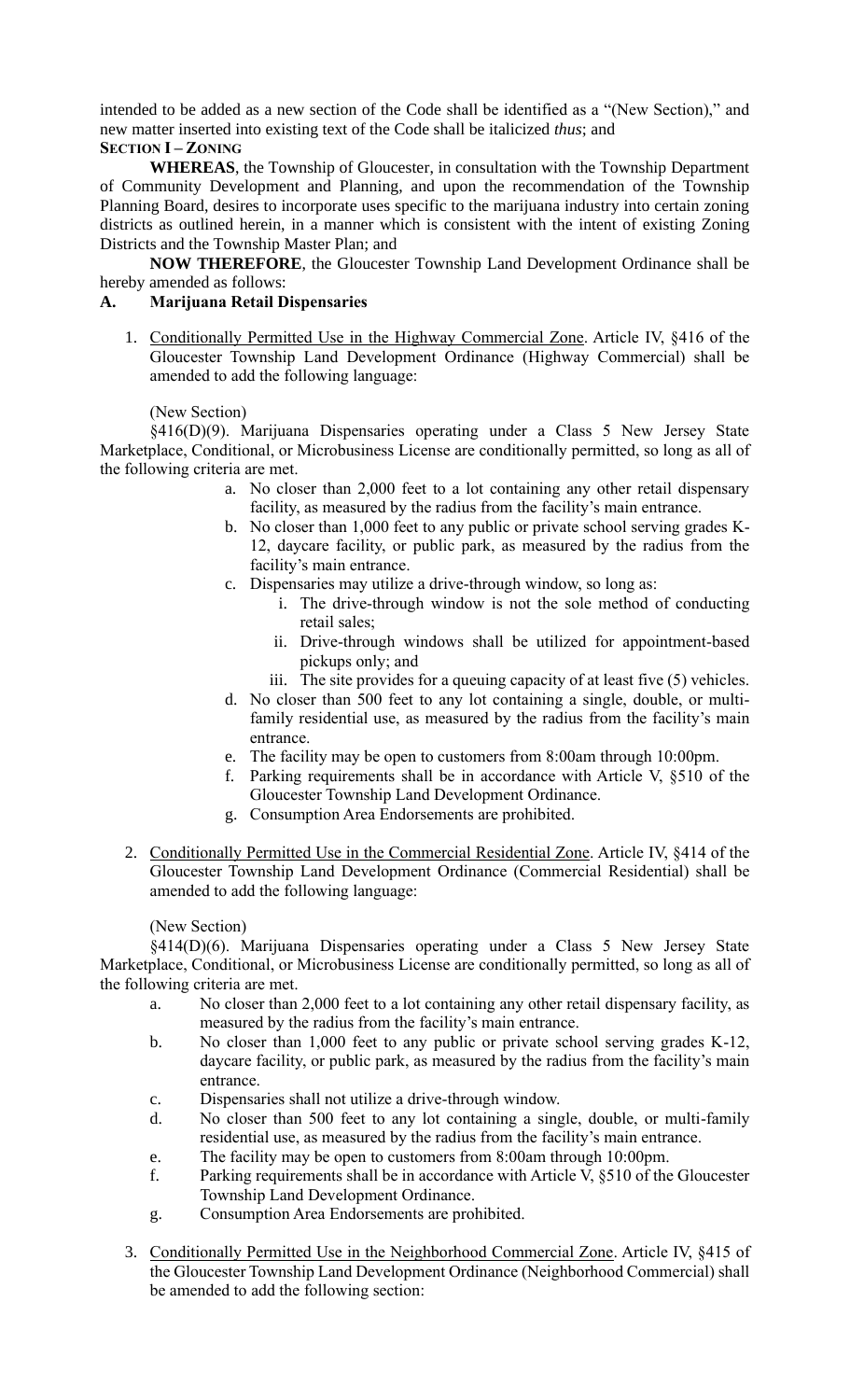(New Section)

§415(D)(5). Marijuana Dispensaries operating under a Class 5 New Jersey State Conditional or Microbusiness License are conditionally permitted, so long as all of the following criteria are met.

- a. No closer than 2,000 feet to a lot containing any other retail dispensary facility, as measured by the radius from the facility's main entrance.
- b. No closer than 1,000 feet to any public or private school serving grades K-12, daycare facility, or public park, as measured by the radius from the facility's main entrance.
- c. Dispensaries shall not utilize a drive-through window.
- d. No closer than 200 feet to any lot containing a single, double, or multi-family residential use, as measured by the radius from the facility's main entrance.
- e. The facility may be open to customers from 8:00am through 10:00pm.
- f. Parking requirements shall be in accordance with Article V, §510 of the Gloucester Township Land Development Ordinance.
- g. Consumption Area Endorsements are prohibited.
- h. A Class 5 Marketplace license holder shall be permitted to operate within the Neighborhood Commercial District, so long as the Marketplace license is converted from an existing Conditional or Microbusiness license.
	- i. In the event of such a conversion, proof of the converted license shall be deemed sufficient for the Zoning Officer to issue and/or renew any permits or approvals, and variance relief shall not be necessary so long as the license holder remains compliant with the other provisions of this section.
- 4. Permitted Use in the Villages of Gloucester Township Rehabilitation District. Section 3.1(C) (Permitted Uses) of the Villages of Gloucester Township Redevelopment Plan shall be amended as follows:

§3.1(C)(2). COMMERCIAL USES, which include but are not limited to:

… (New Section)

m. Marijuana Dispensaries operating under a Class 5 New Jersey State Conditional or Microbusiness License are permitted, so long as all of the following criteria are met:

- i. No closer than 2,000 feet to a lot containing any other retail dispensary facility, as measured by the radius from the facility's main entrance.
- ii. No closer than 1,000 feet to any public or private school serving grades K-12, daycare facility, or public park, as measured by the radius from the facility's main entrance.
- iii. Dispensaries shall not utilize a drive-through window.
- iv. No closer than 200 feet to any lot containing a single, double, or multi-family residential use, as measured by the radius from the facility's main entrance.
- v. The facility may be open to customers from 8:00am through 10:00pm.
- vi. Parking requirements shall be in accordance with §3.1(J) of the Redevelopment Plan.
- vii. Consumption Area Endorsements are prohibited.
- viii. A Class 5 Marketplace license holder shall be permitted to operate within the Rehabilitation District, so long as the Marketplace license is converted from an existing Conditional or Microbusiness license.
	- a. In the event of such a conversion, proof of the converted license shall be deemed sufficient for the Zoning Officer to issue and/or renew any permits or approvals, and variance relief shall not be necessary so long as the license holder remains compliant with the other provisions of this section.
- 5. Conditionally Permitted Use in the New Vision Business Park District. Article IX, Zone Plan and Zoning Regulations of the New Vision Redevelopment Plan shall be amended to add the following section:

(New Section) 3.0 Condition Uses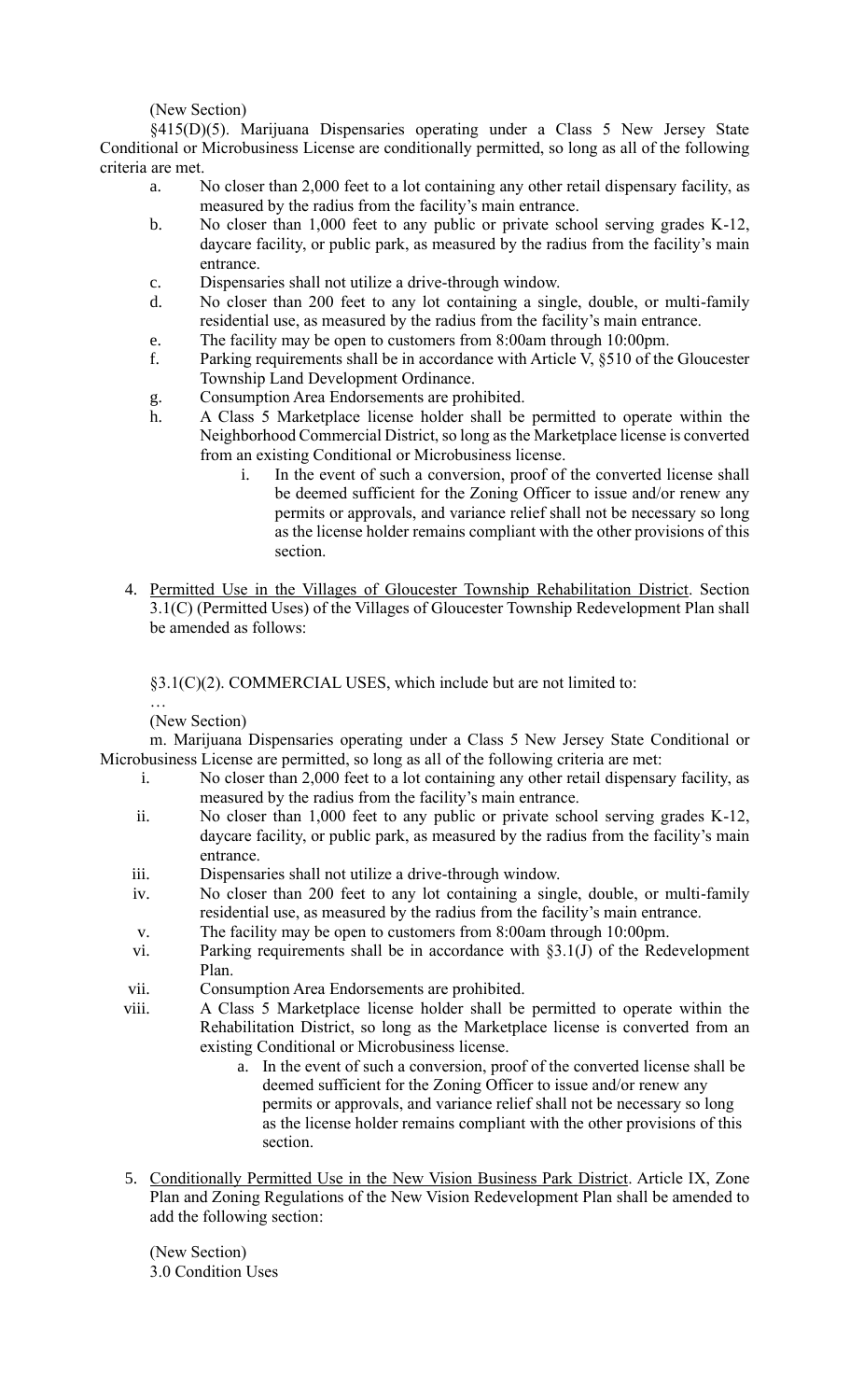- 1. Marijuana Dispensaries operating under a Class 5 New Jersey State Marketplace, Conditional, or Microbusiness License are conditionally permitted, so long as all of the following criteria are met.
	- a. No closer than 2,000 feet to a lot containing any other retail dispensary facility, as measured by the radius from the facility's main entrance.
	- b. No closer than 1,000 feet to any public or private school serving grades K-12, daycare facility, or public park, as measured by the radius from the facility's main entrance.
	- c. Dispensaries may utilize a drive-through window, so long as:
		- i. The drive-through window is not the sole method of conducting retail sales;
		- ii. Drive-through windows shall be utilized for appointment-based pickups only; and
		- iii. The site provides for a queuing capacity of at least five (5) vehicles.
	- d. No closer than 500 feet to any lot containing a single, double, or multifamily residential use, as measured by the radius from the facility's main entrance.
	- e. The facility may be open to customers from 8:00am through 10:00pm.
	- f. Parking requirements shall be in accordance with Article V, §510 of the Gloucester Township Land Development Ordinance.
	- g. Consumption Area Endorsements are prohibited.
- 6. Conditionally Permitted Use in the Blackwood West Redevelopment Zone. The Blackwood West Redevelopment Plan shall be amended as follows:

… Blackwood West Redevelopment Zone

- … D. Conditional Uses Permitted….
- …

(New Section)

7. Marijuana Dispensaries operating under a Class 5 New Jersey State Conditional or Microbusiness License are conditionally permitted, so long as all of the following criteria are met:

- a. No closer than 2,000 feet to a lot containing any other retail dispensary facility, as measured by the radius from the facility's main entrance.
- b. No closer than 1,000 feet to any public or private school serving grades K-12, daycare facility, or public park, as measured by the radius from the facility's main entrance.
- c. Dispensaries shall not utilize a drive-through window.
- d. No closer than 200 feet to any lot containing a single, double, or multifamily residential use, as measured by the radius from the facility's main entrance.
- e. The facility may be open to customers from 8:00am through 10:00pm.
- f. Parking requirements shall be in accordance with Article V, §510 of the Gloucester Township Land Development Ordinance.
- g. Consumption Area Endorsements are prohibited.
- h. A Class 5 Marketplace license holder shall be permitted to operate within the Rehabilitation District, so long as the Marketplace license is converted from an existing Conditional or Microbusiness license.
	- i. In the event of such a conversion, proof of the converted license shall be deemed sufficient for the Zoning Officer to issue and/or renew any permits or approvals, and variance relief shall not be necessary so long as the license holder remains compliant with the other provisions of this section.

# **B. Marijuana Cultivation Facilities**

1. Conditionally Permitted Use in the General Industry Zone. Article IV, §417 of the Gloucester Township Land Development Ordinance (General Industry) shall be amended to add the following section: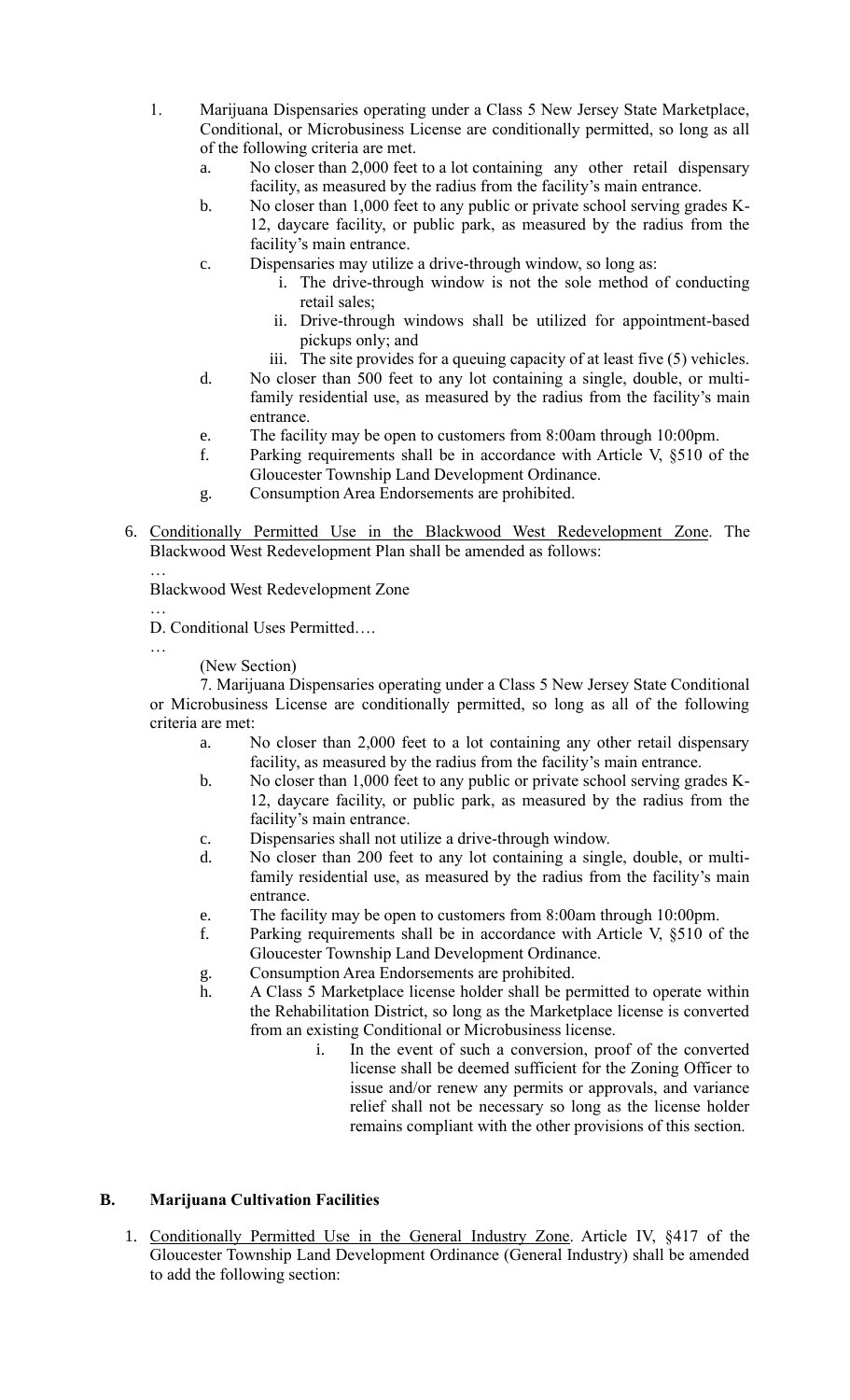(New Section)

§417(D)(7). Marijuana Cultivation facilities operating under a Class 1 New Jersey State Marketplace, Conditional, or Microbusiness License are conditionally permitted, so long as all of the following criteria are met.

- a. No closer than 1,000 feet to any other cultivation facility, as measured by the straight-line distance between main entrances.
- b. No direct-to-consumer sales shall take place at the facility.
- c. No closer than 1,000 feet to any residential use zoning district, public or private school serving grades K-12, daycare facility, or public park, as measured by the radius from the facility's main entrance.
- d. Parking requirements shall be in accordance with Article V, §510 of the Gloucester Township Land Development Ordinance, as defined under the "Industrial, Manufacturing, Research, Testing Laboratory, or Similar Use" category.
- e. Delivery and pick-up operations may not occur at the facility outside the hours of 5:00am through 10:00pm.
- f. The facility shall utilize an air filtration system on all exhaust fans that vent to the outside, to minimize any odors resulting from the facility's operation.
- g. Class 1 Cultivators may operate within the same facility as Class 2 Manufacturers, so long as:
	- i. No more than one Class 1 and one Class 2 licensed operation may occur at and/or within the same facility or unit of a multi-unit facility.
	- ii. The site shall meet the parking obligations applicable to both Class 1 and Class 2 operations.

# **C. Marijuana Manufacturing Facilities**

1. Conditionally Permitted Use in the General Industry Zone. Article IV, §417 of the Gloucester Township Land Development Ordinance (General Industry) shall be amended to add the following section:

# (New Section)

§417(D)(8). Marijuana Manufacturers operating under a Class 2 New Jersey State Marketplace, Conditional, or Microbusiness License are conditionally permitted, so long as all of the following criteria are met.

- a. No closer than 1,000 feet to any other manufacturing facility, as measured by the straight-line distance between main entrances.
- b. No direct-to-consumer sales shall take place at the facility.
- c. No closer than 1,000 feet to any residential use zoning district, public or private school serving grades K-12, daycare facility, or public park, as measured by the radius from the facility's main entrance.
- d. Parking requirements shall be in accordance with Article V, §510 of the Gloucester Township Land Development Ordinance, as defined under the "Industrial, Manufacturing, Research, Testing Laboratory, or Similar Use" category.
- e. Delivery and pick-up operations may not occur at the facility outside the hours of 5:00am through 10:00pm.
- f. The facility shall utilize an air filtration system on all exhaust fans that vent to the outside, to minimize any odors resulting from the facility's operation.
- g. Class 2 Manufacturers may co-locate with Class 1 cultivators, pursuant to the provisions of §417(D)(7).

# **D. Warehousing & Distribution**

1. Conditionally Permitted Use in the General Industry Zone. Article IV, §417 of the Gloucester Township Land Development Ordinance (General Industry) shall be amended to add the following section:

# (New Section)

§417(D)(9). Marijuana Wholesalers and Distributors operating under a Class 3 or Class 4 New Jersey State Marketplace, Conditional, or Microbusiness License are conditionally permitted, so long as all of the following criteria are met.

a. No closer than 1,000 feet to any other Class 3 or Class 4 distribution facility, as measured by the straight-line distance between main entrances.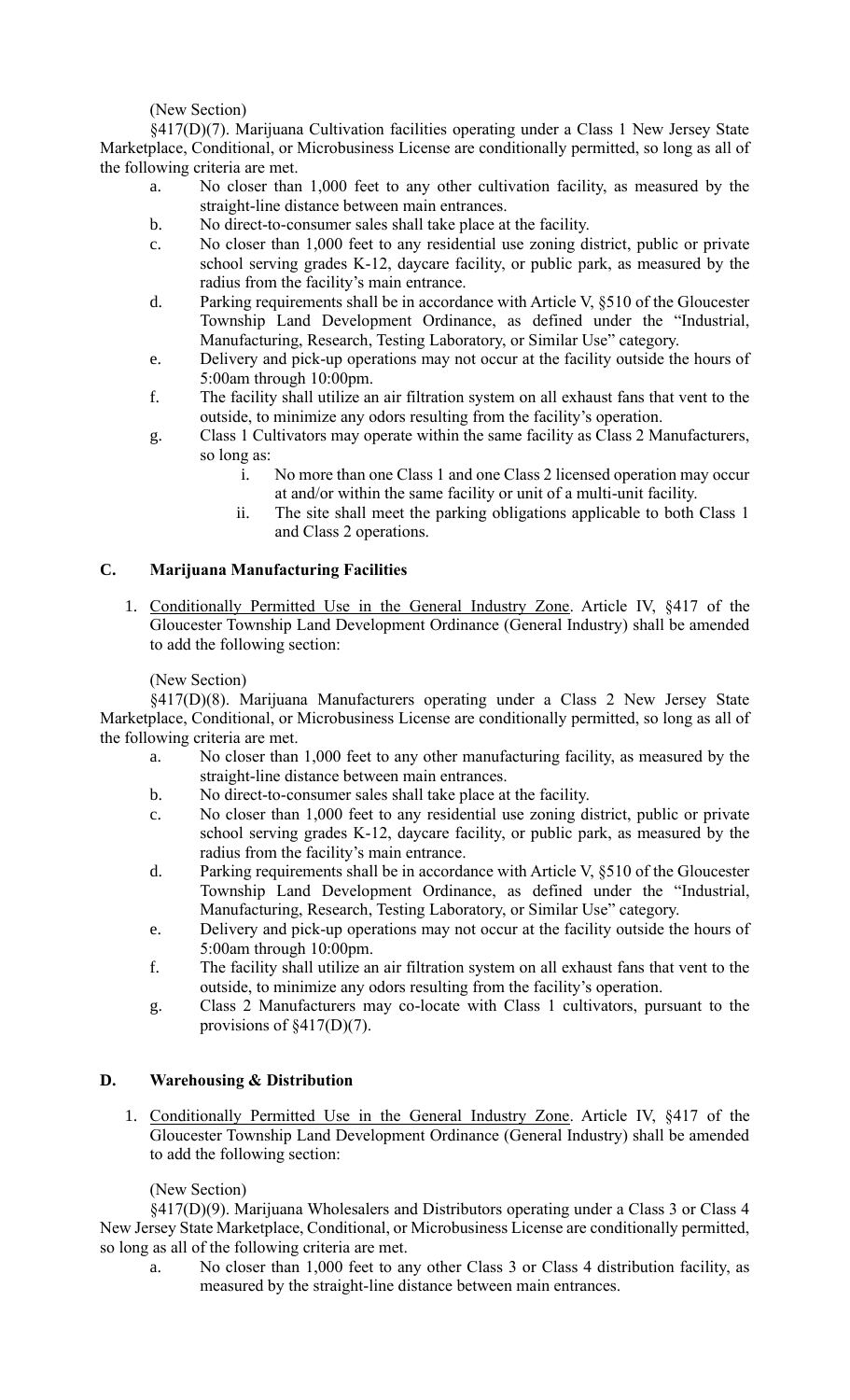- b. No direct-to-consumer sales shall take place at the facility.
- c. No closer than 1,000 feet to any residential use zoning district, public or private school serving grades K-12, daycare facility, or public park, as measured by the radius from the facility's main entrance.
- d. Parking requirements shall be in accordance with Article V, §510 of the Gloucester Township Land Development Ordinance, as defined under the "Warehouse, Wholesale, Machinery or Large Equipment Sales" category.
- e. Delivery and pick-up operations may not occur at the facility outside the hours of 5:00am through 10:00pm.
- f. All marijuana and marijuana products shall be stored and secured indoors, within the licensed premises; no temporary storage containers are permitted to be located outdoors.

# **E. Licensed Laboratory Testing Facilities**

1. Permitted Use in the General Industrial Zone. Article IV, §417 of the Gloucester Township Land Development Ordinance (General Industrial) shall be amended to add the following section:

# (New Section)

§417(D)(10). Marijuana Testing Facilities licensed and accredited pursuant to the New Jersey Cannabis Regulatory, Enforcement Assistance, and Marketplace Modernization Act, P.L. 2021, c.16, as may be amended.

- (a) For purposes of calculating parking requirements, this use shall be deemed consistent with the "testing laboratory" category established within Article V, §510 of the Gloucester Township Land Development Ordinance.
- (b) All laboratories must utilize an air filtration system on all exhaust fans that vent to the outside, to minimize any odors resulting from marijuana testing operations.
- 2. Permitted Use in the Business Park Zone. Article IV, §418 of the Gloucester Township Land Development Ordinance (Business Park) shall be amended to add the following section:

# (New Section)

§418(B)(9). Marijuana Testing Facilities licensed and accredited pursuant to the New Jersey Cannabis Regulatory, Enforcement Assistance, and Marketplace Modernization Act, P.L. 2021, c.16, as may be amended.

- (a) For purposes of calculating parking requirements, this use shall be deemed consistent with the "testing laboratory" category established within Article V, §510 of the Gloucester Township Land Development Ordinance.
- (b) All laboratories must utilize an air filtration system on all exhaust fans that vent to the outside, to minimize any odors resulting from marijuana testing operations.
- 3. Permitted Use in the New Vision Business Park District. Article IX, Zone Plan and Zoning Regulations of the New Vision Redevelopment Plan shall be amended to add the following section:

# (New Section)

§1.0(D)(2)(h). Marijuana Testing Facilities licensed and accredited pursuant to the New Jersey Cannabis Regulatory, Enforcement Assistance, and Marketplace Modernization Act, P.L. 2021, c.16, as may be amended.

(a) For purposes of calculating parking requirements, this use shall be deemed consistent with the "testing laboratory" category established within Article V, §510 of the Gloucester Township Land Development Ordinance.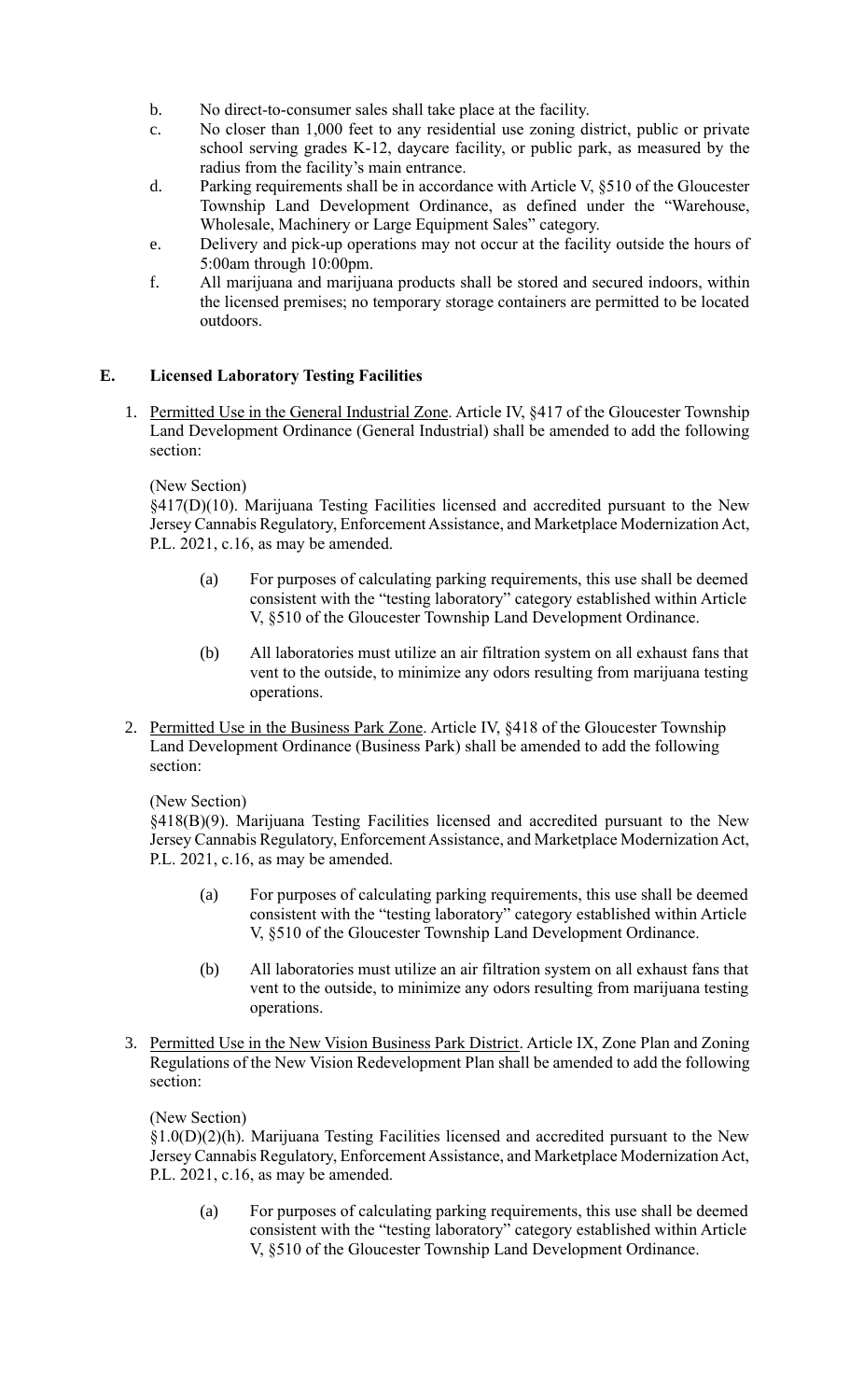(b) All laboratories must utilize an air filtration system on all exhaust fans that vent to the outside, to minimize any odors resulting from marijuana testing operations.

# **F. Vertically Integrated Alternative Treatment Centers & Co-Located Operations**

1. Permitted Use in the New Vision Redevelopment Area. The New Vision Redevelopment Area Plan, Article IX, Zone Plan and Zoning Regulations shall be amended to add the following section:

§1.0 New Vision Business Park District (NVBP)

… (D) Permitted Uses

… (New Section)

5. Vertically Integrated and Co-Located Marijuana Operations.

a. The following uses will be permissible only as to Block 18403, Lot 20, and Block 18301, Lot 10.02 within the Redevelopment Area.

i. Development of a facility or facilities for the operation of a licensed Vertically Integrated Alternative Treatment Center, as defined by the New Jersey Cannabis Regulatory, Enforcement Assistance, and Marketplace Modernization Act, P.L. 2021, c.16, as may be amended.

ii. Development of a facility or facilities to be utilized for a holder or holders of any class or category of licensure pursuant to the New Jersey Cannabis Regulatory, Enforcement Assistance, and Marketplace Modernization Act, P.L. 2021, c.16, as may be amended. License holders of the same or different classes shall be permitted to co-locate within the same facility, and shall be permitted to operate within different facilities located on the same lot.

b. Development Regulations

i. With the exception of the additional standards outlined herein, all area, bulk, design, and performance standards applicable to uses under this section shall be governed as noted within the Redevelopment Plan.

ii. All development pursuant to this section shall provide for buffering, screening, as well as odor and noise mitigation, including air filtration systems, to minimize the impact of licensed marijuana-related uses on surrounding properties.

# **SECTION II – LOCAL LICENSING**

**WHEREAS**, in accordance with Section 31 of the New Jersey Cannabis Regulatory, Enforcement Assistance, and Marketplace Modernization Act, the Township of Gloucester desires to establish local licensing procedures associated with the operation of a licensed marijuana business; and

**NOW THEREFORE**, the Gloucester Township Code shall be hereby amended to create a new "Chapter 26A," entitled "Licensed Marijuana Establishments" as follows:

(New Chapter)

Chapter 26A (Licensed Marijuana Establishments)

Article I. Licensing Procedures.

A. Marijuana establishments licensed by the State of New Jersey shall be required to obtain a mercantile license in accordance with Chapter 63 of the Township Code prior to commencing operations. In addition to the requirements of Chapter 63, Mercantile License applicants under this Chapter shall be required to provide:

- i. A full copy of the license holder's State application; and
- ii. An addendum to the Township's Mercantile License application, containing contact information for the business owner, any applicable security service provider, and an additional emergency contact.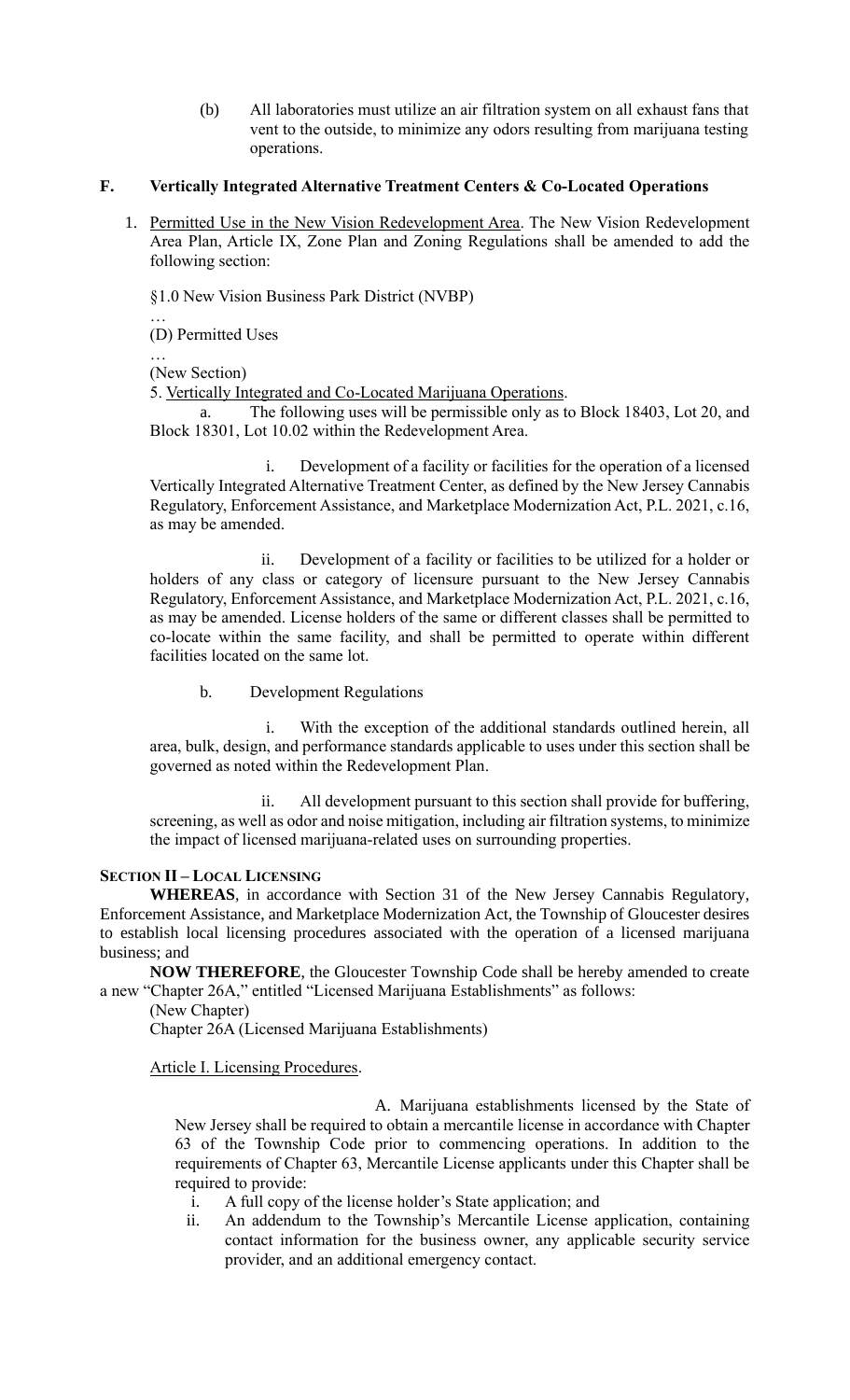Article II. License Fees.

The annual fees for the issuance of the hereinafter named licenses, under the terms of the rules and regulations now enforced in the Township, shall be and are hereby fixed as follows:

# A. Marketplace License Fees

- 1. Class 1 Cultivator: \$2,400
- 2. Class 2 Manufacturer: \$2,400
- 3. Class 3 Wholesaler: \$1,200
- 4. Class 4 Distributor: \$1,200
- 5. Class  $5 -$  Retailer: \$600
- 6. Class  $6 -$  Delivery: \$600
- 7. Marijuana Testing Facility: \$600

### B. Conditional & Microbusiness License Fees

- 1. Class 1 Cultivator: \$800
- 2. Class 2 Manufacturer: \$800
- 3. Class 3 Wholesaler: \$400
- 4. Class 4 Distributor: \$400
- 5. Class 5 Retailer: \$400
- 6. Class  $6 -$  Delivery: \$400

### Article III. Consumption in Public Prohibited.

A. The consumption by smoking, vaping, or aerosolizing of a marijuana item is prohibited in any place pursuant to law that prohibits the smoking of tobacco, including the "New Jersey Smoke-Free Air Act," P.L.2005, c.383 (C.26:3D-55 et seq.), and is further prohibited in accordance with Chapter 70 of the Gloucester Township Code ("Smoking Regulations").

B. The consumption by smoking, vaping, or aerosolizing of a marijuana item is prohibited in any indoor public place, as defined by the "New Jersey Smoke-Free Air Act," P.L.2005, c.383 (C.26:3D-55 et seq.), even if such a place is otherwise permitted to allow the smoking of tobacco, unless the establishment holds a valid Marijuana Consumption Area Endorsement in accordance with State law.

C. It shall be unlawful for any person 21 years of age or older to consume (other than by smoking, vaping, or aerosolizing) any marijuana item in a public place.

D. The penalty for violation of this Article III shall be a civil penalty of up to \$200 per violation, or the maximum as permitted by law, in addition to any penalties which may be available under the "New Jersey Smoke-Free Air Act," P.L.2005, c.383 (C.26:3D-55 et seq.), or other applicable State law. In the event any such violation occurs on school property, it shall be punishable as a disorderly persons offense.

### **SECTION III – LOCAL TAXATION**

**WHEREAS**, in accordance with Section 40 of the New Jersey Cannabis Regulatory, Enforcement Assistance, and Marketplace Modernization Act, the Township of Gloucester is permitted to enact a local transfer tax for certain marijuana business activities that occur within the municipality; and

**NOW THEREFORE**, the Gloucester Township Code shall be hereby amended to create a new Article IV (Local Taxation) within new "Chapter 26A," entitled "Licensed Marijuana Establishments" as follows:

Chapter 26A (Licensed Marijuana Establishments) (New Article) Article IV. Local Taxation.

- A. Transfer Tax & User Tax Rates. The following transfer taxes are to be imposed on marijuana sales that occur within the municipality, including a user tax imposed on non-sale transactions between a concurrent license holder operating more than one cannabis establishment:
	- i. 2% of the receipts from each sale by a marijuana cultivator.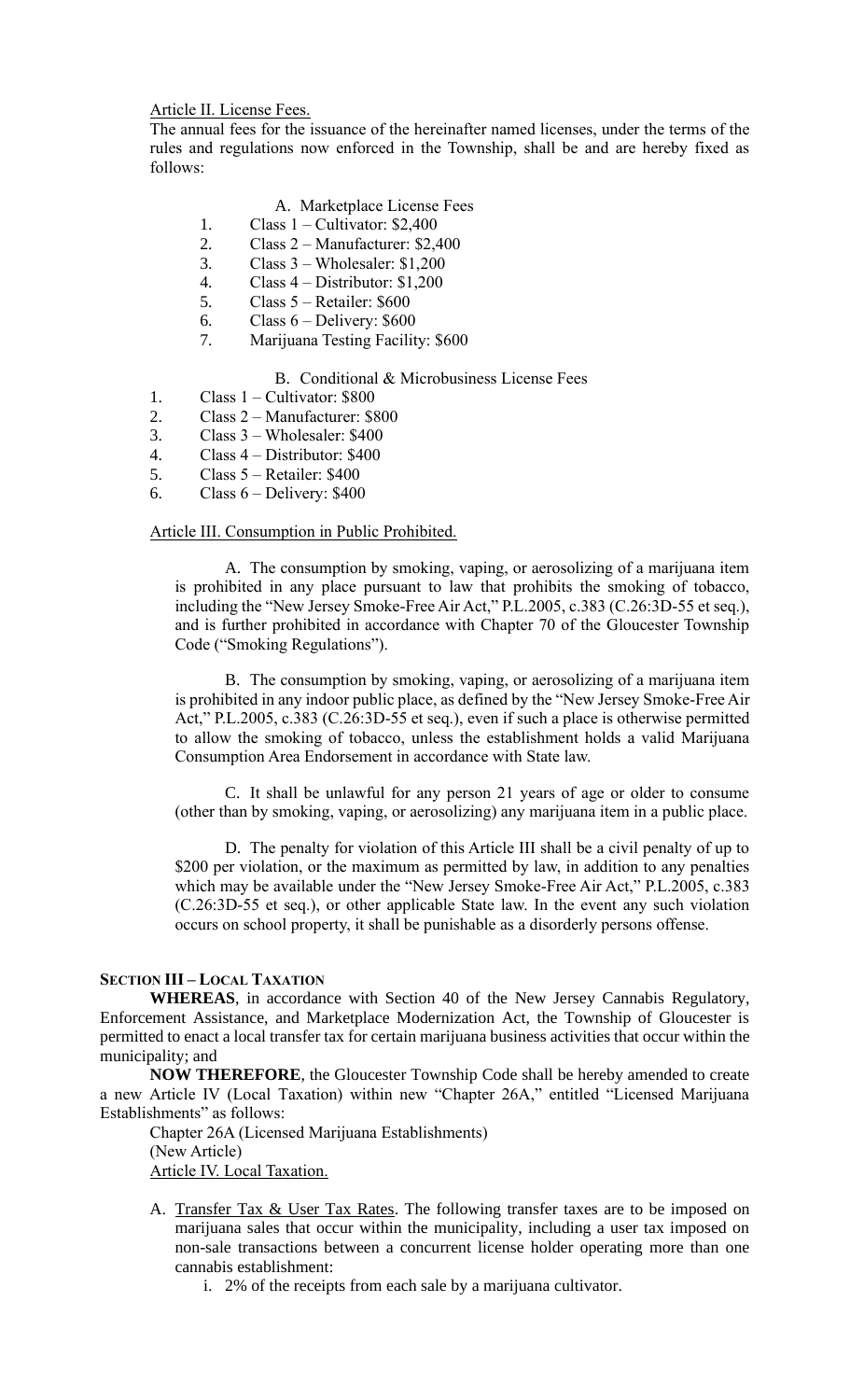- ii. 2% of the receipts from each sale by a marijuana manufacturer.
- iii. 1% of the receipts from each sale by a marijuana wholesaler.
- iv. 2% of the receipts from each sale by a marijuana retailer.

### B. Tax Collection Procedures.

i. The tax imposed by this section shall be paid, for a given calendar year, to the Chief Financial Officer of the Township no later than the first business day in February of the following year.

ii. Payments pursuant to this section shall be accompanied by a report certified as true and accurate by the Chief Financial Officer, Controller, or a licensed accountant for the marijuana establishment, showing the gross revenues for the licensed marijuana establishment for each month of the preceding year, and the corresponding tax obligation for each month.

## **SECTION IV – SCOPE, SEVERABILITY, REPEALER, EFFECTIVE DATE**

**NOW THEREFORE**, be it ordained, that pursuant to Section 31 of the New Jersey Cannabis Regulatory, Enforcement Assistance, and Marketplace Modernization Act, P.L. 2021, c.16, all license classes and categories of cannabis establishments shall be prohibited within the Township of Gloucester, unless and in the manner specifically permitted by this Ordinance, and any amendments hereto; and

**BE IT FURTHER ORDAINED**, if any section, subsection or part, clause or phrase of this Ordinance shall be declared invalid by judgment of any court of competent jurisdiction, such section, subsection, part, clause or phrase shall be deemed to be severable from the remainder of the ordinance; and

**BE IT FURTHER ORDAINED**, that all ordinances and provisions thereof inconsistent with the provisions of this Ordinance shall be and are hereby repealed to the extent of such inconsistency; and

**BE IT FINALLY ORDAINED**, that this Ordinance shall take effect immediately after final passage and publication as required by law.

Introduced: July 26, 2021

Mayor David Mayer

\_\_\_\_\_\_\_\_\_\_\_\_\_\_\_\_\_\_\_\_\_\_\_\_\_

ATTEST:

Township Clerk Nancy Power, RMC

\_\_\_\_\_\_\_\_\_\_\_\_\_\_\_\_\_\_\_\_\_\_\_\_\_

\_\_\_\_\_\_\_\_\_\_\_\_\_\_\_\_\_\_\_\_\_\_\_\_\_ President of Council Orlando Mercado

Mrs. Trotto made a motion to adopt on first reading, to have a second reading and public hearing on August 9, 2021 and to advertise by synopsis, seconded by Ms. Grace. Roll call vote: All in favor. Motion carried. 6-0.

### **CONSENT AGENDA:**

**R-21:07-222**

### **RESOLUTION AUTHORIZING PAYMENT OF BILLS**

**BE IT RESOLVED BY THE** Township Council of the Township of Gloucester, in the County of Camden, that the following bills are approved by the Township Council in accordance with the provisions of Ordinance 0-82-16 and certified by the Chief Financial Officer that the claims are proper obligation of the township, that adequate funds are available to honor these claims in the account indicated and the claim should be paid:

#### **CURRENT ACCOUNT**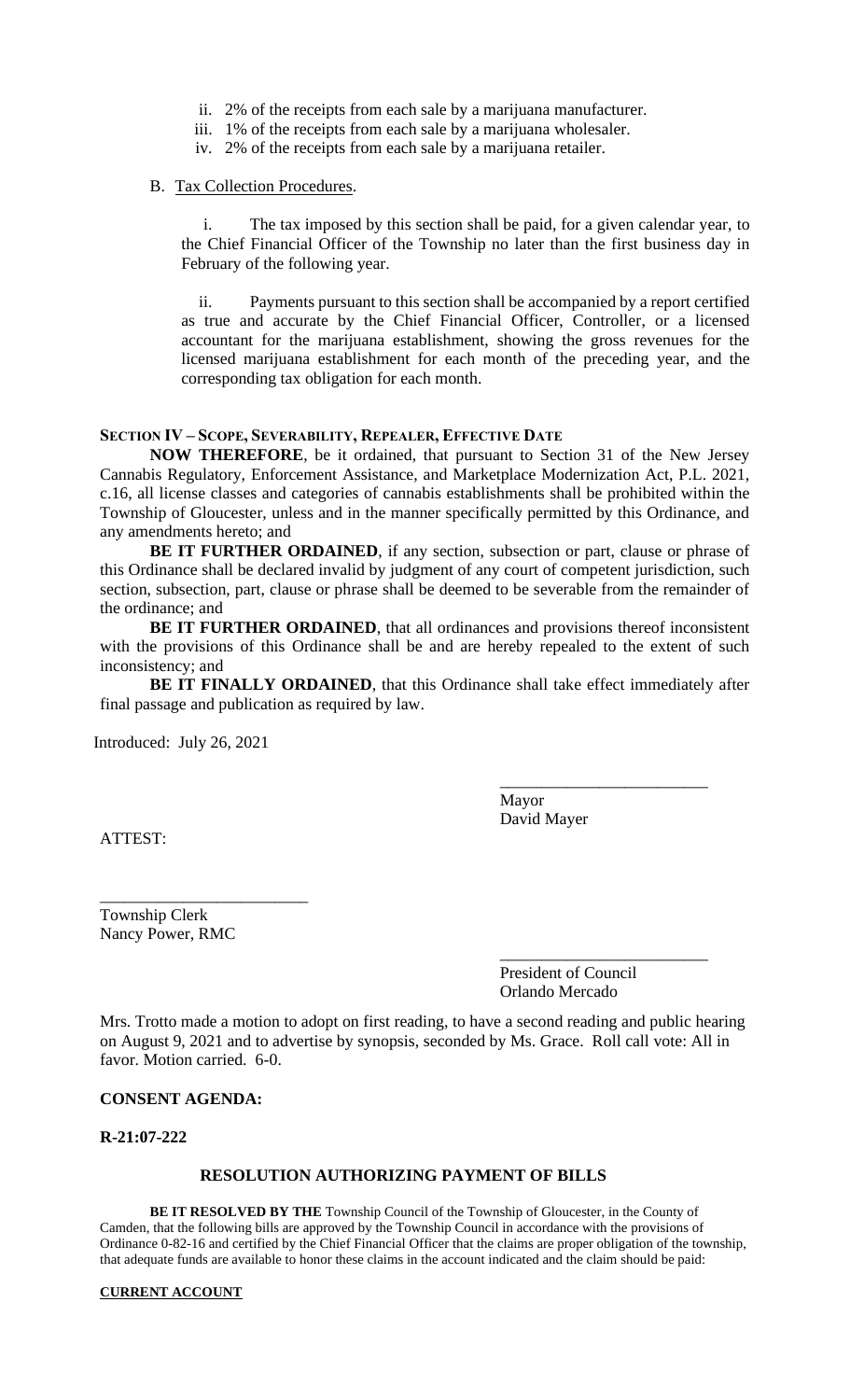| Per attached computer readout of the claims presented in the amount of                             | \$<br>658,323.77 |
|----------------------------------------------------------------------------------------------------|------------------|
| <b>CAPITAL ACCOUNT</b><br>Per attached computer read out of the claims presented in the amount of  | \$<br>67,152.93  |
| <b>TRUST</b><br>Per attached computer readout of the claims presented in the amount of             | \$<br>40,972.30  |
| <b>OPEN SPACE TRUST</b><br>Per attached computer readout of the claims presented in the amount of  | \$<br>13,488.48  |
| <b>ANIMAL</b><br>Per attached computer readout of the claims presented in the amount of            | \$<br>124.20     |
| <b>DEVELOPERS ESCROW</b><br>Per attached computer readout of the claims presented in the amount of | \$<br>36,444.25  |
| <b>MANUAL CHECKS</b><br>Per attached computer readout of the claims presented in the amount of     | \$<br>298,130.97 |

Adopted: July 26, 2021

ATTEST:

President of Council Orlando Mercado

\_\_\_\_\_\_\_\_\_\_\_\_\_\_\_\_\_\_\_\_\_\_\_\_\_\_ Township Clerk Nancy Power, RMC

Mr. Hutchison made a motion to adopt, seconded by Ms. Grace. Roll call vote: All in favor. Motion Carried. 6-0.

# **R-21:07-223**

### **RESOLUTION AUTHORIZING THE ISSUANCE OF A DUPLICATE TAX SALE CERTIFICATE PURSUANT TO CHAPTER 99 OF THE PUBLIC LAWS OF 1997**

**WHEREAS,** the Tax Collector of Gloucester Township has previously issued a tax sale certificate to Trystone Capital Assets, LLC, which certificate is dated December 27, 2019 covering premises commonly known as and referred to as Block 1305, Lot 7 as set out on the municipal tax map then in use which certificate bears number 19-00042,

**WHEREAS**, the lienholder has indicated to the Tax Collector that the original certificate was lost and have duly filed the appropriate Affidavit of Loss with the Tax Collector, a copy of which is attached hereto;

 **NOW THEREFORE, BE IT RESOLVED** by the Council of the Township of Gloucester, that the Tax Collector of the municipality be and is hereby authorized, upon receipt of the appropriately executed notarized Loss Affidavit and the payment of a fee of \$100, to issue an appropriate duplicate tax sale certificate to the said purchaser covering the certificate lost as previously described all in accordance with the requirements of Chapter 99 of Public Laws of 1997;

**BE IT FURTHER RESOLVED,** that a copy of this Resolution and the Loss Affidavit be attached to the duplicate certificate to be issued to said purchaser and that said duplicate certificate shall be stamped or otherwise have imprinted upon it the word "Duplicate" as required by law.

Adopted: July 26, 2021

\_\_\_\_\_\_\_\_\_\_\_\_\_\_\_\_\_\_\_\_\_\_\_\_\_\_\_\_\_

President of Council Orlando Mercado

\_\_\_\_\_\_\_\_\_\_\_\_\_\_\_\_\_\_\_\_\_\_\_\_\_\_\_\_\_\_

Township Clerk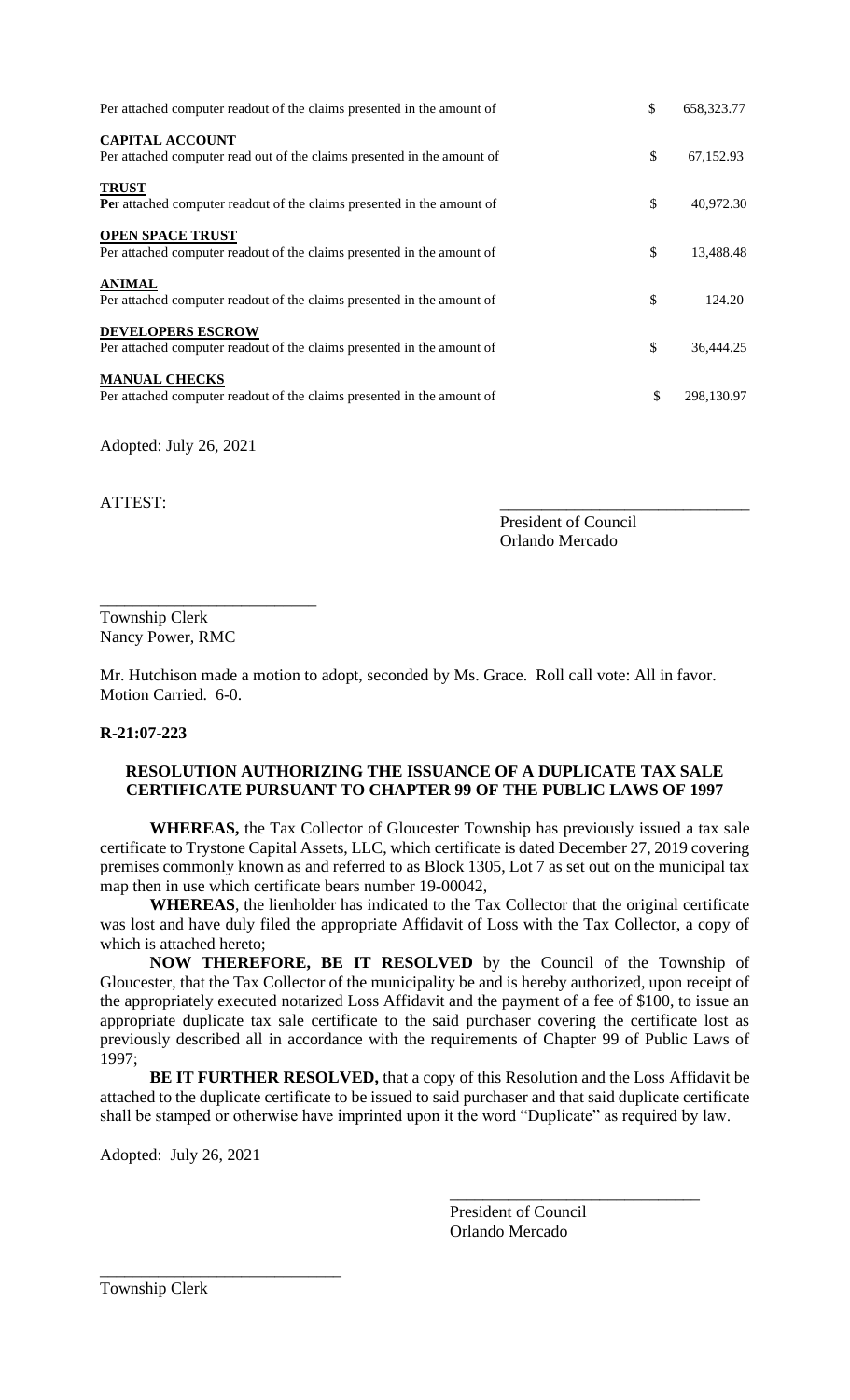Nancy Power, RMC

Mr. Hutchison made a motion to adopt, seconded by Ms. Grace. Roll call vote: All in favor. Motion Carried. 6-0.

### **R-21:07-224**

## **RESOLUTION AUTHORIZING THE SOLICITATION OF RFP/RFQ'S VIA THE GLOUCESTER TOWNSHIP WEBSITE FOR ONLINE TAX SALE HOSTING SERVICES**

**WHEREAS,** the laws of the State of New Jersey pursuant to Public Contracts and Payto-Play legislation authorizes requests for proposals/qualifications for various professional services; and

**NOW, THEREFORE, BE IT RESOLVED** that the Soliciting of RFP/RFQ'S via the Gloucester Township Website is hereby confirmed, in accordance with the respective specifications provided through the office of the Business Administrator for the following:

# **ONLINE TAX SALE HOSTING SERVICES**

Adopted: July 26, 2021

President of Council Orlando Mercado

\_\_\_\_\_\_\_\_\_\_\_\_\_\_\_\_\_\_\_\_\_\_\_\_\_\_\_

ATTEST:

Township Clerk Nancy Power, RMC

\_\_\_\_\_\_\_\_\_\_\_\_\_\_\_\_\_\_\_\_\_\_\_\_\_\_

Mr. Hutchison made a motion to adopt, seconded by Ms. Grace. Roll call vote: All in favor. Motion Carried. 6-0.

## **R-21:07-225**

# **RESOLUTION AUTHORIZING REFUNDS FROM THE DEPARTMENT OF VITAL STATISTICS**

**BE IT RESOLVED,** by the Township Council of the Township of Gloucester that the following refunds be and are hereby authorized:

Non-resident Marriage License Application

Mary DeStefano 6 Bayholl Court Blackwood, NJ 08012

Total Amount - \$28.00

Brittany Forgrove 12 Glamis Rd. Blackwood, NJ 08012

Total Amount - \$28.00

Adopted: July 26, 2021

President of Council Orlando Mercado

\_\_\_\_\_\_\_\_\_\_\_\_\_\_\_\_\_\_\_\_\_\_\_\_\_\_\_\_\_\_\_\_\_\_\_\_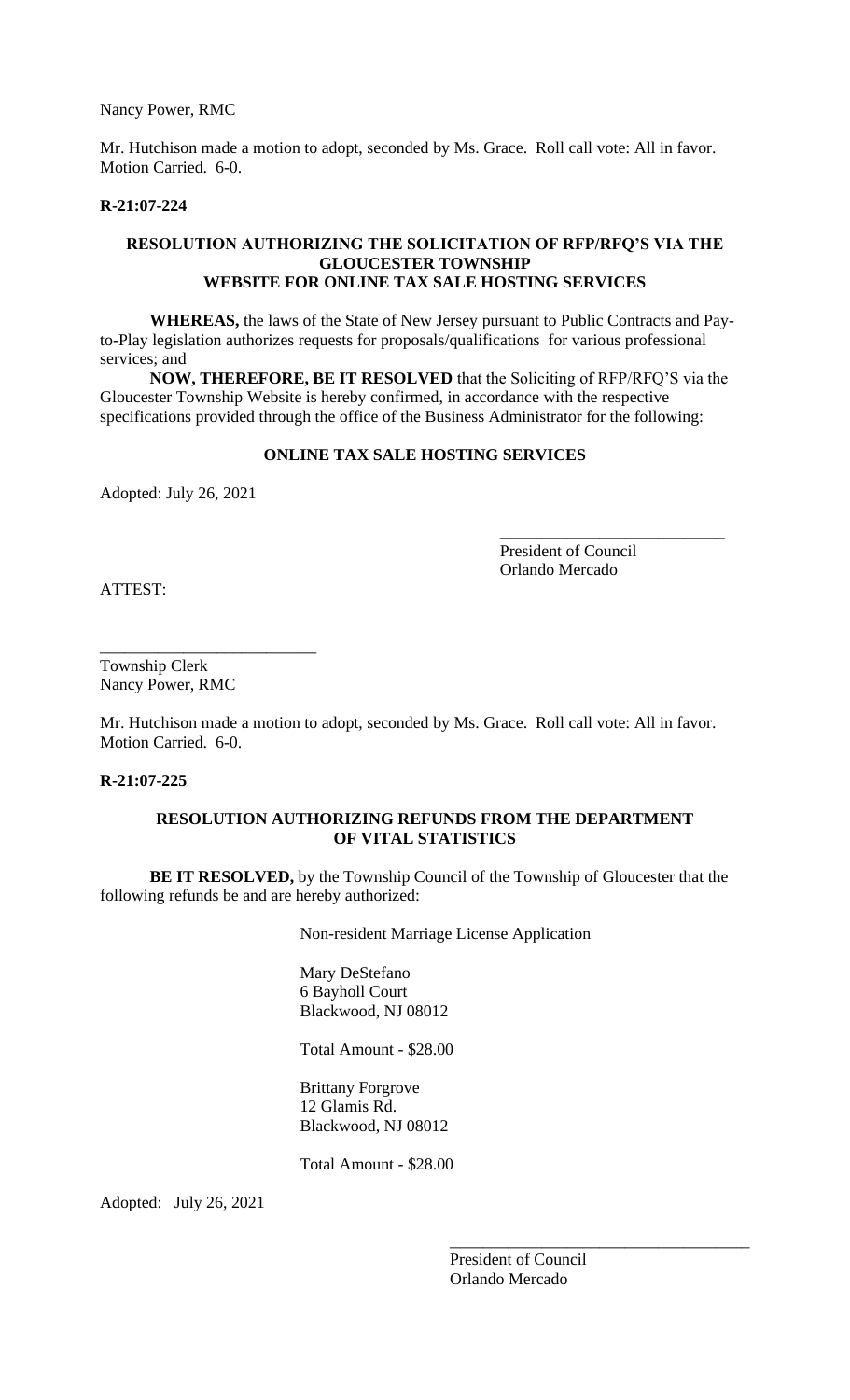Township Clerk Nancy Power, RMC

\_\_\_\_\_\_\_\_\_\_\_\_\_\_\_\_\_\_\_\_\_\_\_\_\_\_\_\_\_\_\_\_\_\_\_\_\_\_\_\_

Mr. Hutchison made a motion to adopt, seconded by Ms. Grace. Roll call vote: All in favor. Motion Carried. 6-0.

## **R-21:07-226**

### **RESOLUTION AUTHORIZING REDUCTION OF SECURITIES FOR THE RESERVES AT INDEPENDENCE SQUARE PHASE 1B BLOCK 18302 LOT 3 IN THE TOWNSHIP OF GLOUCESTER**

**WHEREAS**, the developer of The Reserves at Independence Square Phase 1B has supplied the Township of Gloucester with securities for site improvements; and **WHEREAS**, the Engineer has inspected this project and has given his report to the Township Council of the Township of Gloucester; and

**NOW, THEREFORE, BE IT RESOLVED,** that the Township Council of the Township of Gloucester does hereby authorize the reduction of securities for The Reserves at Independence Square Phase 1B as follows:

<u>Original Guarantee</u> Reduction #1<br>
\$664,239.60 \$327,390.60

Public Facilities

Adopted: July 26, 2021

President of Council Orlando Mercado

ATTEST:

Township Clerk Nancy Power, RMC

Mr. Hutchison made a motion to adopt, seconded by Ms. Grace. Roll call vote: All in favor. Motion Carried. 6-0.

### **R-21:07-227**

## **RESOLUTION ESTABLISHING THE EXTENSION OF THE THIRD QUARTER GRACE PERIOD FOR THE YEAR 2021**

**WHEREAS,** property taxes are payable on August 1, 2021; and

**WHEREAS,** the Township Tax Collector under normal circumstances mails tax bills prior to July 15 of each year; and

**WHEREAS,** delays in the release of State Aid Certification precluded the Township from printing the Tax Bills on a timely basis; and

**WHEREAS,** it is the intention of the Mayor and Township Council to grant property owners adequate time to pay third quarter taxes due August 1, 2021; and

**WHEREAS,** the Original Tax Bills will be mailed to Property Owners on July 30, 2021.

**NOW, THEREFORE BE IT RESOLVED,** the Mayor and Township Council of Gloucester Township, County of Camden is directed not to charge interest on the third quarter taxes received by the close of business on Tuesday, August 31, 2021.

**BE IT FURTHER RESOLVED,** by the Mayor and Township Council of Gloucester Township, County of Camden, State of New Jersey that the tax collector is directed to charge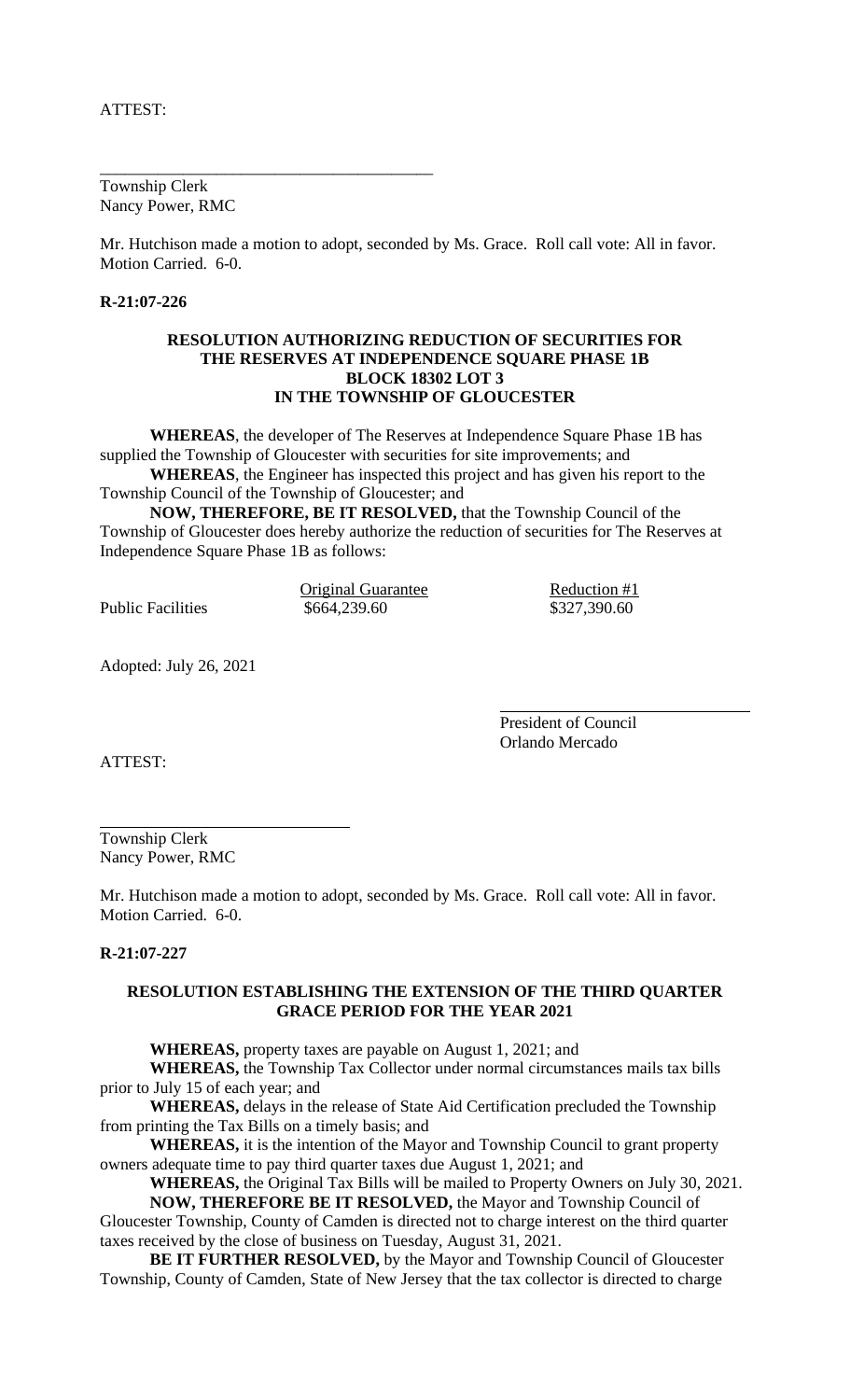statutory interest from August 1, 2021 on all third quarter taxes received later than close of business on Tuesday, August 31, 2021.

Adopted: July 26, 2021

\_\_\_\_\_\_\_\_\_\_\_\_\_\_\_\_\_\_\_\_\_\_\_\_\_\_\_\_

President of Council Orlando Mercado

\_\_\_\_\_\_\_\_\_\_\_\_\_\_\_\_\_\_\_\_\_\_\_\_\_\_\_\_\_

Township Clerk Nancy Power, RMC

Mr. Hutchison made a motion to adopt, seconded by Ms. Grace. Roll call vote: All in favor. Motion Carried. 6-0.

### **R-21:07-228**

## **RESOLUTION AUTHORIZING THE TREASURER TO CANCEL GRANT BALANCES**

**WHEREAS,** there exists various Grant Receivable and Grant Appropriations on the Balance Sheet; and

**WHEREAS,** it is necessary to formally cancel Federal and State Grant Receivable balances and Federal and State Grant Appropriation balances from the balance sheet; and

**NOW, THERFORE, BE IT RESOLVED** that the Township Council of the Township of Gloucester authorizes that the following grant receivables and grant appropriation balances be cancelled:

### **Cancel Receivable Balances**

| Hazardous Materials Preparedness Grant | 500.00    |
|----------------------------------------|-----------|
| <b>Summer Expansion Grant</b>          | 354.15    |
| <b>Municipal Alliance</b>              | 48,064.59 |
| NJDOT – Stone Bridge Drive             | 43,071.89 |

# **Cancel Appropriation Balances**

| Hazardous Materials Preparedness Grant | \$500.00  |
|----------------------------------------|-----------|
| <b>Summer Expansion Grant</b>          | 3,796.13  |
| National Crime Victims Right Week      | 151.50    |
| <b>Municipal Alliance</b>              | 64,842.37 |
| NJDOT – Stone Bridge Drive             | 40,290.84 |

ADOPTED: July 26, 2021

\_\_\_\_\_\_\_\_\_\_\_\_\_\_\_\_\_\_\_\_\_\_\_\_\_\_\_\_\_\_\_\_

Orlando Mercado President of Council

\_\_\_\_\_\_\_\_\_\_\_\_\_\_\_\_\_\_\_\_\_\_\_\_\_\_\_\_\_\_

ATTEST: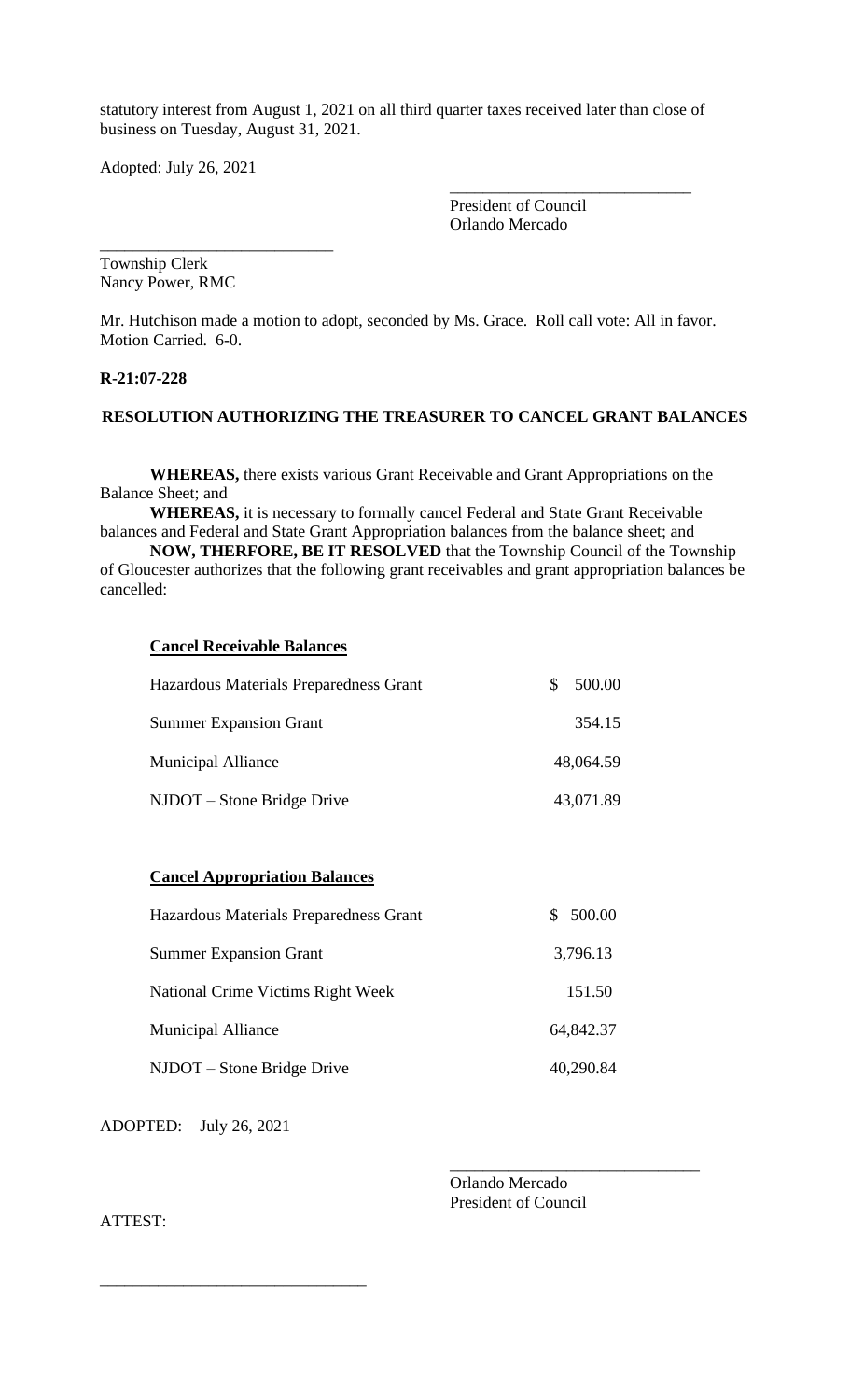Township Clerk Nancy Power, RMC

Mr. Hutchison made a motion to adopt, seconded by Ms. Grace. Roll call vote: All in favor. Motion Carried. 6-0.

# **R-21:07-229**

## **RESOLUTION CANCELLATION OF OUTSTANDING CHECKS**

**WHEREAS,** there exists outstanding checks which have been outstanding for over one year; and

**NOW THEREFORE, BE IT RESOLVED** that the following checks be cancelled and the expenditure be deposited into the proper fund:

| <u>Payee</u>                      | <b>Date</b> | <b>Check #</b> | <u>Amount</u>          |
|-----------------------------------|-------------|----------------|------------------------|
| <b>Current Fund</b>               |             |                |                        |
| <b>Street Cop Training</b>        | 10/02/18    | 100805         | \$<br>149.00           |
| Pronto Print, LLC                 | 11/20/18    | 101220         | 95.00                  |
| <b>Tammy Dash</b>                 | 11/20/18    | 101235         | 10.00                  |
| Pronto Print, LLC                 | 01/28/19    | 101790         | 340.00                 |
| <b>Street Cop Training</b>        | 02/25/19    | 102064         | 199.00                 |
| <b>Street Cop Training</b>        | 03/11/19    | 102207         | 597.00                 |
| <b>Amerihealth Casualty Ser</b>   | 03/25/19    | 102242         | 2,177.21               |
| <b>Sunpower Corp Systems</b>      | 04/24/19    | 102646         | 526.00                 |
| Patricia Carroll                  | 07/22/19    | 103438         | 25.00                  |
| Lowes, Inc.                       | 08/12/19    | 103600         | 57.30                  |
| <b>Edward Stuckert</b>            | 08/12/19    | 103687         | 3.30                   |
| <b>Salvatore Amoroso</b>          | 08/12/19    | 103696         | 37.79                  |
| <b>Bluewire Media</b>             | 08/26/19    | 105014         | 90.00                  |
| Ria Walkins                       | 08/26/19    | 105084         | 20.00                  |
| Riegel Truck & Bus Parts          | 09/23/19    | 105327         | 341.25                 |
| Villa Russo Pizza                 | 09/23/19    | 105351         | 346.00                 |
| <b>Center for Family Services</b> | 10/15/19    | 105333         | 26.32                  |
| <b>Street Cop Training</b>        | 11/14/19    | 105771         | 190.00                 |
| <b>Street Cop Training</b>        | 12/09/19    | 106120         | 398.00                 |
| Joseph Norman                     | 12/10/19    | 106058         | 250.00                 |
| Dylan Hiotakis                    | 01/14/20    | 106294         | 5.02                   |
| <b>Blue Wave Pools</b>            | 03/24/20    | 106924         | 2,952.96               |
| Kelly Ann Weaver                  | 04/13/20    | 107133         | 215.00                 |
| Danielle Ritz                     | 05/11/20    | 107294         | 60.00                  |
| Geoorbital                        | 07/28/20    | 107935         | 231.10                 |
| Ialeia                            | 07/28/20    | 107939         | 50.00                  |
| <b>Total</b>                      |             |                | \$<br>9,392.25         |
| <b>Developers Escrow</b>          |             |                |                        |
| Cross Keys MZL, LLC               | 03/10/20    | 15921          | \$692.50               |
| <b>PSE&amp;G</b>                  | 06/29/20    | 15944          | 16.50                  |
| South Jersey Gas                  | 06/29/20    | 15945          | 1,525.25               |
| <b>Total</b>                      |             |                | <u>\$2,234.25</u>      |
| <b>Trust Other</b>                |             |                |                        |
| Comcast                           | 08/12/19    | 23378          | \$<br>729.83           |
| <b>Total</b>                      |             |                | \$<br><u>729.83</u>    |
|                                   |             |                |                        |
| <b>General Capital</b>            |             |                |                        |
| HP Inc                            | 02/11/19    | 17867          | $\mathbb{S}$<br>746.46 |
| <b>HA De Hart &amp; Son</b>       | 08/12/19    | 18121          | 550.48                 |
| <b>Total</b>                      |             |                | <u>\$1,296.94</u>      |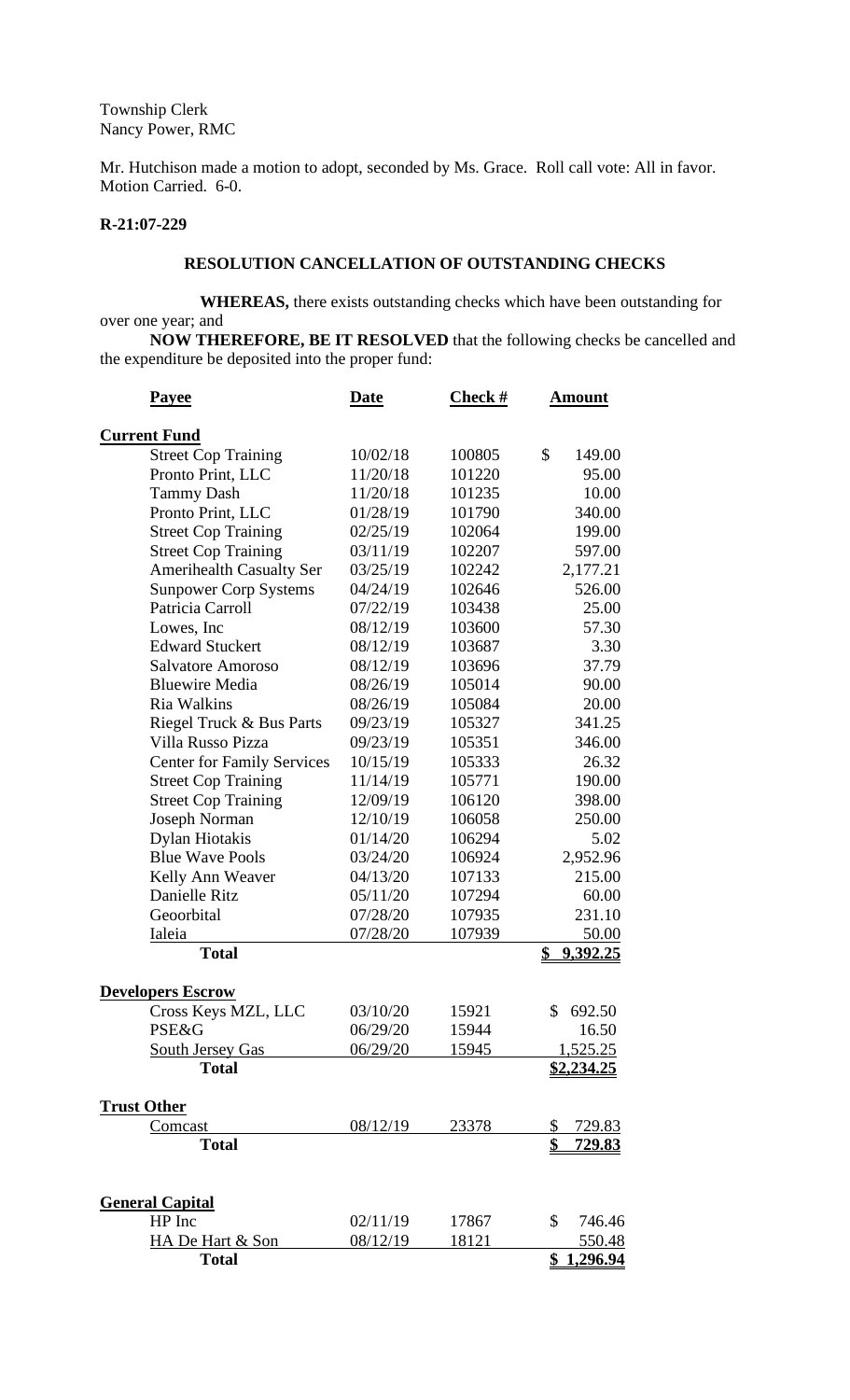| <b>Animal Control Trust</b> |          |      |                     |
|-----------------------------|----------|------|---------------------|
| North Star Vets, LLC        | 07/14/20 | 4514 | $\frac{\$}{217.28}$ |
| Total                       |          |      | 217.28              |

Adopted: July 26, 2021

President of Council Orlando Mercado

\_\_\_\_\_\_\_\_\_\_\_\_\_\_\_\_\_\_\_\_\_\_\_\_\_\_\_\_\_\_

ATTEST:

Township Clerk Nancy Power, RMC

\_\_\_\_\_\_\_\_\_\_\_\_\_\_\_\_\_\_\_\_\_\_\_\_\_\_\_\_\_\_\_\_

Mr. Hutchison made a motion to adopt, seconded by Ms. Grace. Roll call vote: All in favor. Motion Carried. 6-0.

### **R-21:07-230**

# **RESOLUTION TO ALLOW DISABLED VETERAN OR OTHER EXEMPTIONS AND CREDITS FOR TAX YEAR 2021 3RD & 4TH QUARTERS AND 2022 AND TO AUTHORIZE THE TAX COLLECTOR TO CREDIT TAXES AND REFUND ANY OVERPAYMENTS**

**WHEREAS**, the following names are owners and residents of property in the Township of Gloucester, and

**WHEREAS**, they have made proper application for Total and Permanent Service-Connected Disability tax exempt status on their property designated with the block and lots listed below and,

**WHEREAS**, they have submitted proper evidence of Total and Permanent Disability rating from the U.S. Veterans Administration in accordance with State Regulations.

**THEREFORE, BE IT RESOLVED** by the Township Council of the Township of Gloucester that the Tax Collector is authorized to grant said exemption, credit property taxes as stated 2021 and 2022 and refund any resulting credit balances.

| <b>Block Lot</b><br>4401 | 59  | <b>Name</b><br>William Jenson | <b>Comment</b><br>Add Disabled Veteran<br>Tax Exemption<br>As Of 07/12/21 | <b>Amount to be Credited</b><br>2021 QTR $3 - 1,934.89$<br>$2021$ QTR 4 - 2,232.55<br>$2022 - 4,465.12$<br>Assessment $-221,100$ |
|--------------------------|-----|-------------------------------|---------------------------------------------------------------------------|----------------------------------------------------------------------------------------------------------------------------------|
| 4701                     | - 8 | John Burke                    | <b>Add Disabled Veteran</b><br>Tax Exemption<br>As Of 06/29/21            | $2021$ QTR 3 - 1,469.29<br>2021 QTR $4 - 1,469.29$<br>$2022 - 2,938.58$<br>Assessment $-151,700$                                 |
| 12101 32                 |     | Devin Carter                  | <b>Add Disabled Veteran</b><br>Tax Exemption<br>As Of 07/18/21            | 2021 QTR $3 - 1,869.58$<br>2021 QTR $4 - 1,869.57$<br>$2022 - 3,736.36$<br>Assessment $-186,000$                                 |
| 12807 6                  |     | James Leonetti                | <b>Add Disabled Veteran</b><br>Tax Exemption<br>As Of 05/03/21            | 2021 QTR $3 - 1,853.13$<br>2021 QTR 4 - 1,853.12<br>$2022 - 3,703.58$<br>Assessment $-178,400$                                   |
| 13401 12                 |     | Luis Negron                   | <b>Add Disabled Veteran</b><br>Tax Exemption<br>As Of 06/03/21            | $2021$ QTR 3 - 2,546.97<br>2021 QTR $4 - 2,546.97$<br>$2022 - 5,090.16$<br>Assessment $-252,300$                                 |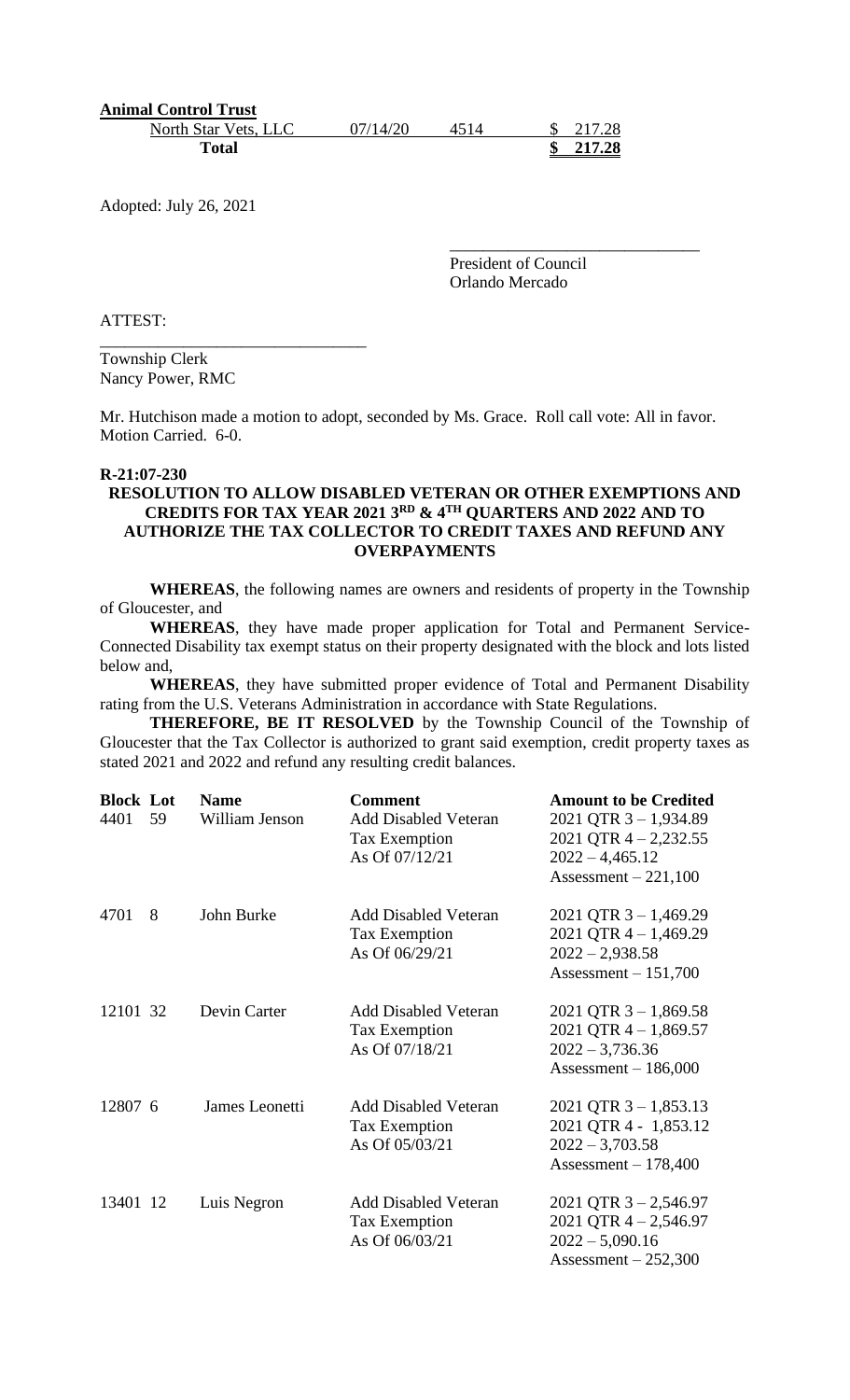| 13701 29 | Roberto Rosado      | <b>Add Disabled Veteran</b><br>Tax Exemption<br>As Of 05/17/21 | 2021 QTR $3 - 2,490.35$<br>2021 OTR $4 - 2,490.35$<br>$2022 - 4,852.09$<br>Assessment $-240,500$ |
|----------|---------------------|----------------------------------------------------------------|--------------------------------------------------------------------------------------------------|
| 15818 12 | Joseph Vassallo     | Add Disabled Veteran<br>Tax Exemption<br>As Of 05/05/21        | 2021 QTR $3 - 1,883.73$<br>2021 QTR $4 - 1,883.73$<br>$2022 - 3,764.66$<br>Assessment $-186,600$ |
| 15821 2  | <b>Robert Buggs</b> | <b>Add Disabled Veteran</b><br>Tax Exemption<br>As Of 04/29/21 | $2021$ QTR 3 - 2,256.24<br>2021 QTR $4 - 2,256.23$<br>$2022 - 4,509.12$<br>Assessment $-223,500$ |
| 16106 17 | <b>Timothy Hall</b> | <b>Add Disabled Veteran</b><br>Tax Exemption<br>As Of 05/19/21 | 2021 QTR $3 - 1,422.38$<br>2021 QTR $4 - 1,422.38$<br>$2022 - 2,842.66$<br>Assessment $-140,900$ |

ADOPTED: July 26, 2021

\_\_\_\_\_\_\_\_\_\_\_\_\_\_\_\_\_\_\_\_\_\_\_\_\_\_\_\_\_\_\_

President of Council Orlando Mercado

\_\_\_\_\_\_\_\_\_\_\_\_\_\_\_\_\_\_\_\_\_\_\_\_\_\_\_\_\_\_

Township Clerk Nancy Power, RMC

Mr. Hutchison made a motion to adopt, seconded by Ms. Grace. Roll call vote: All in favor. Motion Carried. 6-0.

**R-21:07-231**

# **RESOLUTION OF THE TOWNSHIP COUNCIL OF THE TOWNSHIP OF GLOUCESTER, COUNTY OF CAMDEN, STATE OF NEW JERSEY AUTHORIZING THE AWARD OF A CONTRACT PURSUANT TO N.J.S.A. 40A:11-12 – STATE CONTRACT FOR THE 2021 MICROSURFACING PROGRAM**

**WHEREAS,** Township Council of the Township of Gloucester has determined the necessity for the 2021 Microsurfacing Program of Maynard Drive, Edinshire, Brookshire, and Yorkshire Roads; and

**WHEREAS,** N.J.S.A. 40A:11-12, of the laws of the State of New Jersey permits a contract for purchase to be awarded without prior advertising when said purchase is pursuant to an existing State Contract for supplies, materials or equipment provided that a State Contract number is provided and available for the material, supplies or equipment to be purchased; and

**WHERES,** Township Council has determined that it is in the best interest of the Township of Gloucester to award the purchase pursuant to the State Contract.

**NOW, THEREFORE, IT IS HEREIN RESOLVED,** that a contract for the 2021 Microsurfacing Program of Maynard Drive, Edinshire, Brookshire, and Yorkshire Roads is hereby awarded to Asphalt Paving Systems (APS) Vendor Number V00004929 pursuant to State Contract Number T2507, State Blanket Order Number 17-GNSV2-00181 in the amount of \$178,879.00.

Adopted: July 26, 2021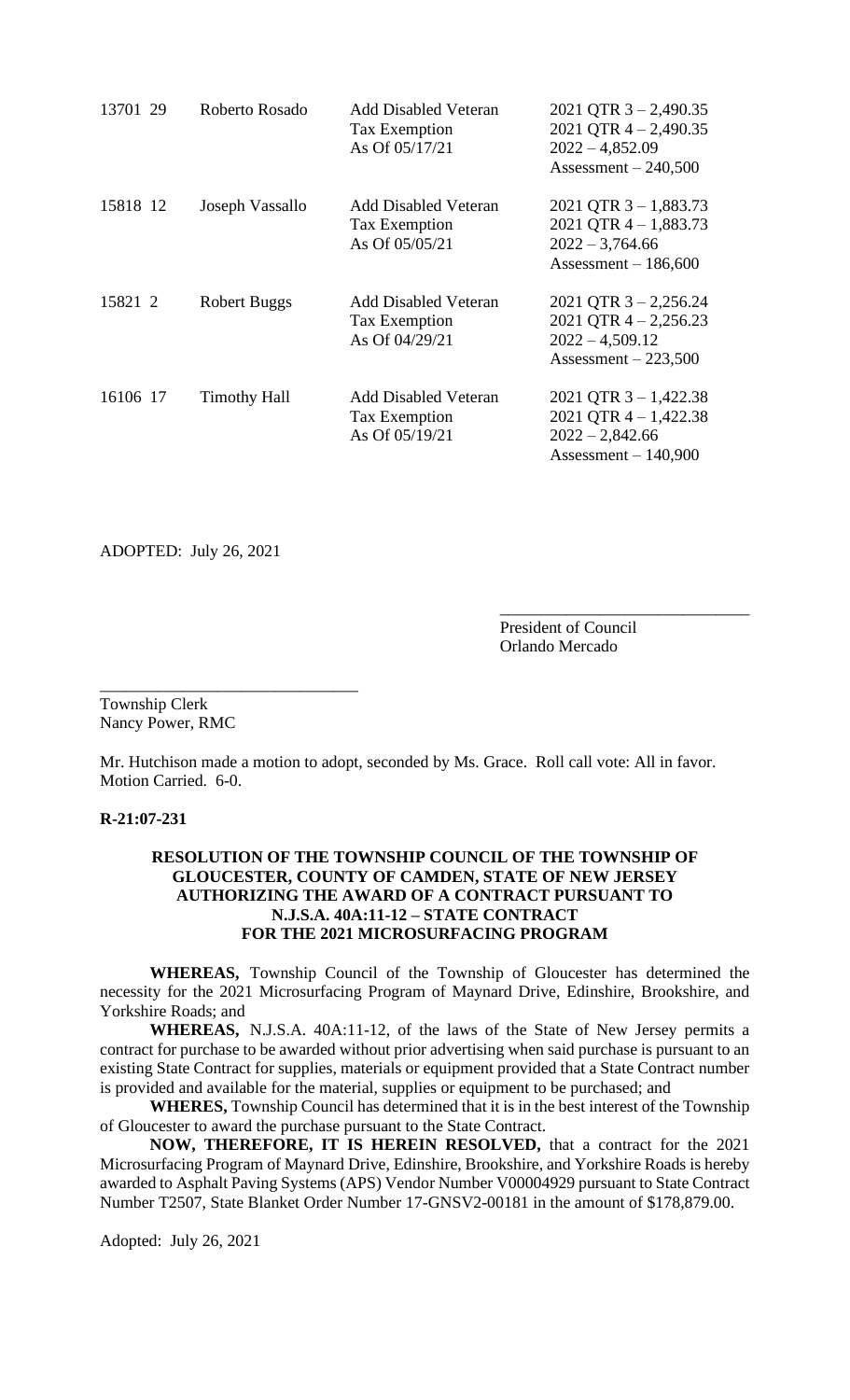President of Council Orlando Mercado

\_\_\_\_\_\_\_\_\_\_\_\_\_\_\_\_\_\_\_\_\_\_\_\_\_\_\_\_\_\_

Township Clerk Nancy Power, RMC

\_\_\_\_\_\_\_\_\_\_\_\_\_\_\_\_\_\_\_\_\_\_\_\_\_\_\_

Mr. Hutchison made a motion to adopt, seconded by Ms. Grace. Roll call vote: All in favor. Motion Carried. 6-0.

# **GT E-GOV ACCESS:**

Aces Carwash of Blackwood Clementon Road asked council the following question:

*1. There seems to be a bigger corporate carwash entity coming into the area, at least 3 new locations that are listed on their website (ModWash). This could potentially hurt our existing small business and wanted to have our concerns addressed.*  Mr. Lechner stated one was approved on Berlin-Cross Keys Road. Mr. Mercado will reach out to Aces Carwash

Denise Coyne of Chews Landing Road asked council the following questions:

1. *Does designating an area as a Redevelopment Area allow developers and/or the redevelopment entity to apply for grants or to issue bonds which are not available in other areas?*

Mr. Mercado explained redevelopment areas affords special funding and grants that are not available in other areas.

# **PUBLIC PORTION:**

Mr. Mercado opened the public portion.

Brian Burns of Erial asked council for an update regarding the Roselin Bridge property. Mr. Carlamere provided an update. Mr. Burns asked if council has made a decision regarding the Hayes and Murray property. Mr. Carlamere stated the administration is in favor and provided an update. Mr. Lechner described the appraisal process.

Leslie Soto-Munoz of Erial expressed her concerns regarding marijuana permits. As a preschool teacher, Ms. Soto-Munoz stated she works with many children who are victims of substance abuse. Ms. Soto-Munoz believes decisions regarding marijuana permits will affect our community.

Elizabeth Dugan of Blenheim asked if quotes were solicited for the Microsurfacing Program. Mr. Chadwell explained this contract was awarded under State Contract and quote/bids are not solicited. Mrs. Dugan asked how it is determined the cost is competitive. Chief Harkins explained the state vets services and contractors and compiles a list of approved vendors. Mrs. Dugan asked if the work can be completed another way in place of microsurfacing. Mr. Chadwell explained.

Ray Polidoro of Erial asked which entity controls the population relocation of Canadian Geese. Mr. Cardis stated Game and Wildlife. Mr. Polidoro asked if the county is addressing the Lantern Fly infestation. Mr. Cardis stated the county only sprays for mosquitos. Mr. Polidoro asked if political contributions were made by any individuals who plan to bring marijuana facilities into the township. Mr. Mercado stated he is not aware of any.

Paul Krugg of Blackwood Estates asked if the marijuana ordinance allows for retail and cultivation in the designated redevelopment areas. Mr. Mercado explained. Mr. Krugg asked for clarification regarding the Villages of Gloucester. Mr. Lechner clarified. Mr. Krugg asked what preempted this ordinance. Mr. Carlamere explained there is a deadline set by the state and that if the township does not take action prior to this deadline, any permit holder can operate within the township. Mr. Mercado explained some of the restrictions outlined in the ordinance. Chief Harkins explained that the police department and administration worked together to develop this ordinance.

Sam Sweet of Erial asked Mr. Carlamere to clarify marijuana permits. Mr. Carlamere and Chief Harkins explained. Mr. Sweet inquired into depleted funds for the small business grant. Mr. Mercado clarified there are funds available. Mr. Sweet asked who maintains the website. Mr. Mercado stated Blue Wire Media. Mr. Sweet asked if the website can be updated. There being no further comment, the public portion was closed.